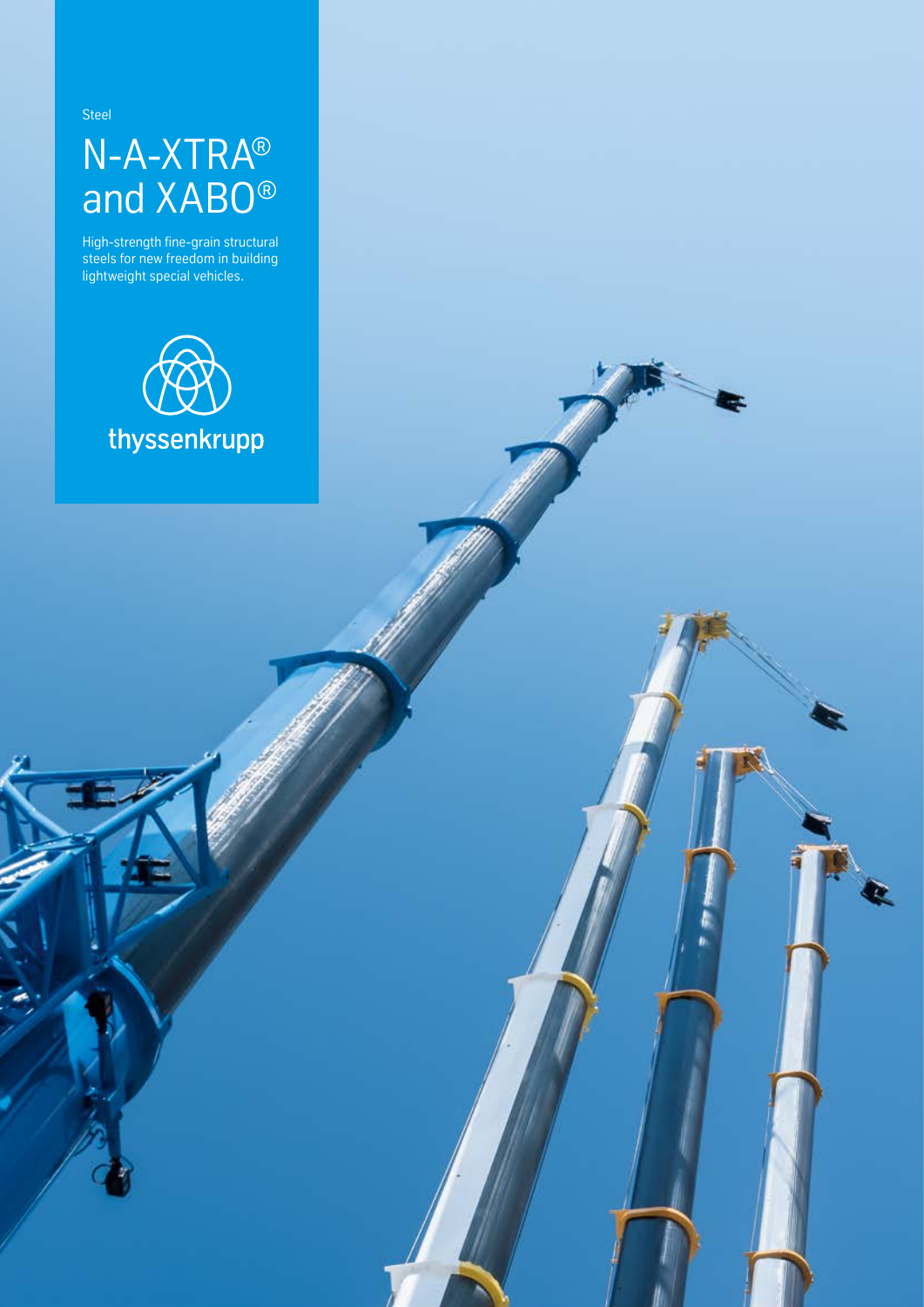Special vehicles with their highly-stressed welded steel structures depend increasingly on low component weights – with maximum strength. Now you have the solution, in the form of our high-strength fine-grain N-A-XTRA® and XABO® structural steels. N-A-XTRA® and XABO® are water-quenched heavy plates that meet the most exacting requirements as regards both economy and performance – and advance your business.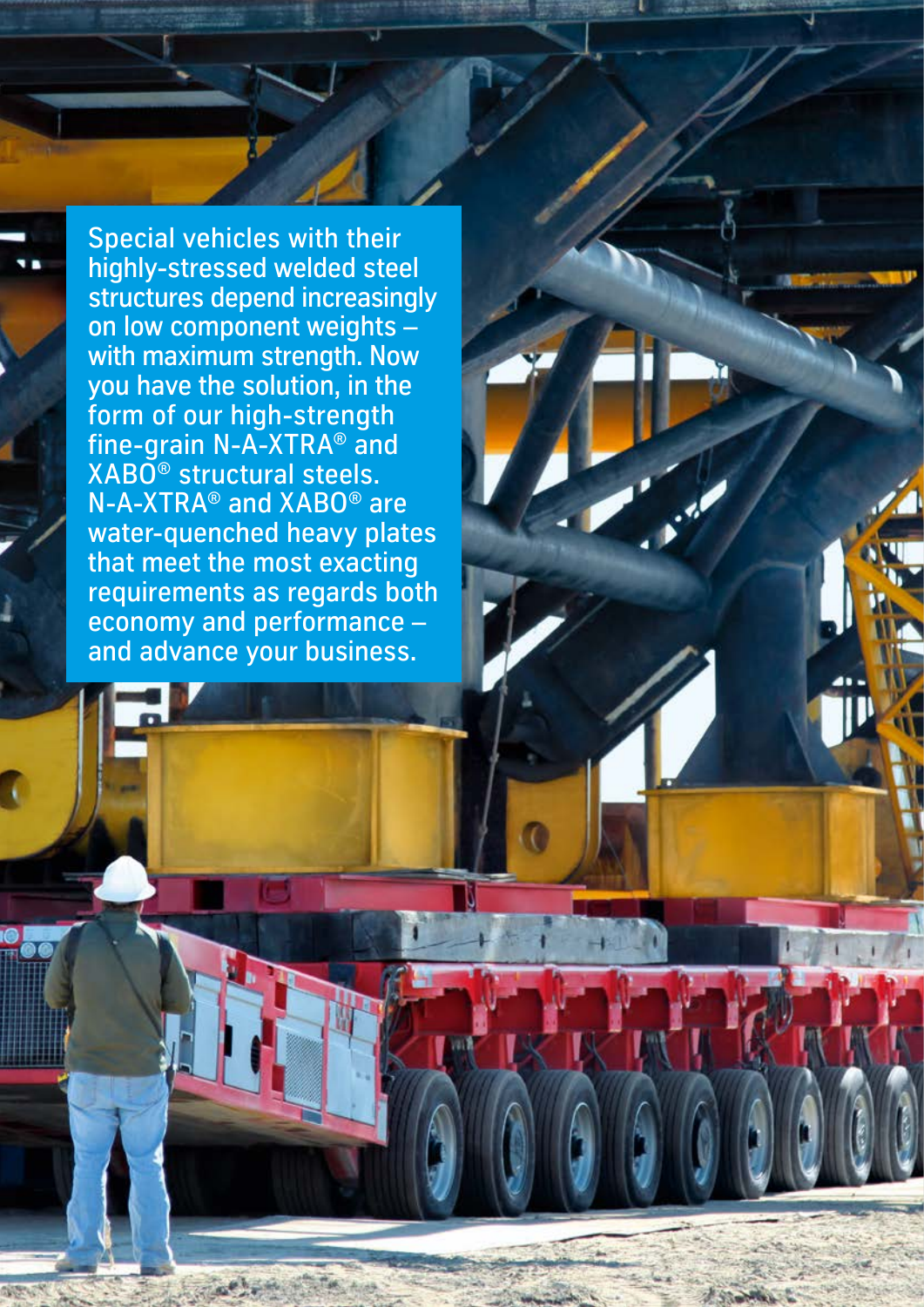## N-A-XTRA® and XABO® . For lighter, stronger and more economical lightweight construction.

Special vehicle construction is a demanding business. Lighten your load – with the heavyweight advantages of our highstrength fine-grain structural steels.

## Advantages at a glance

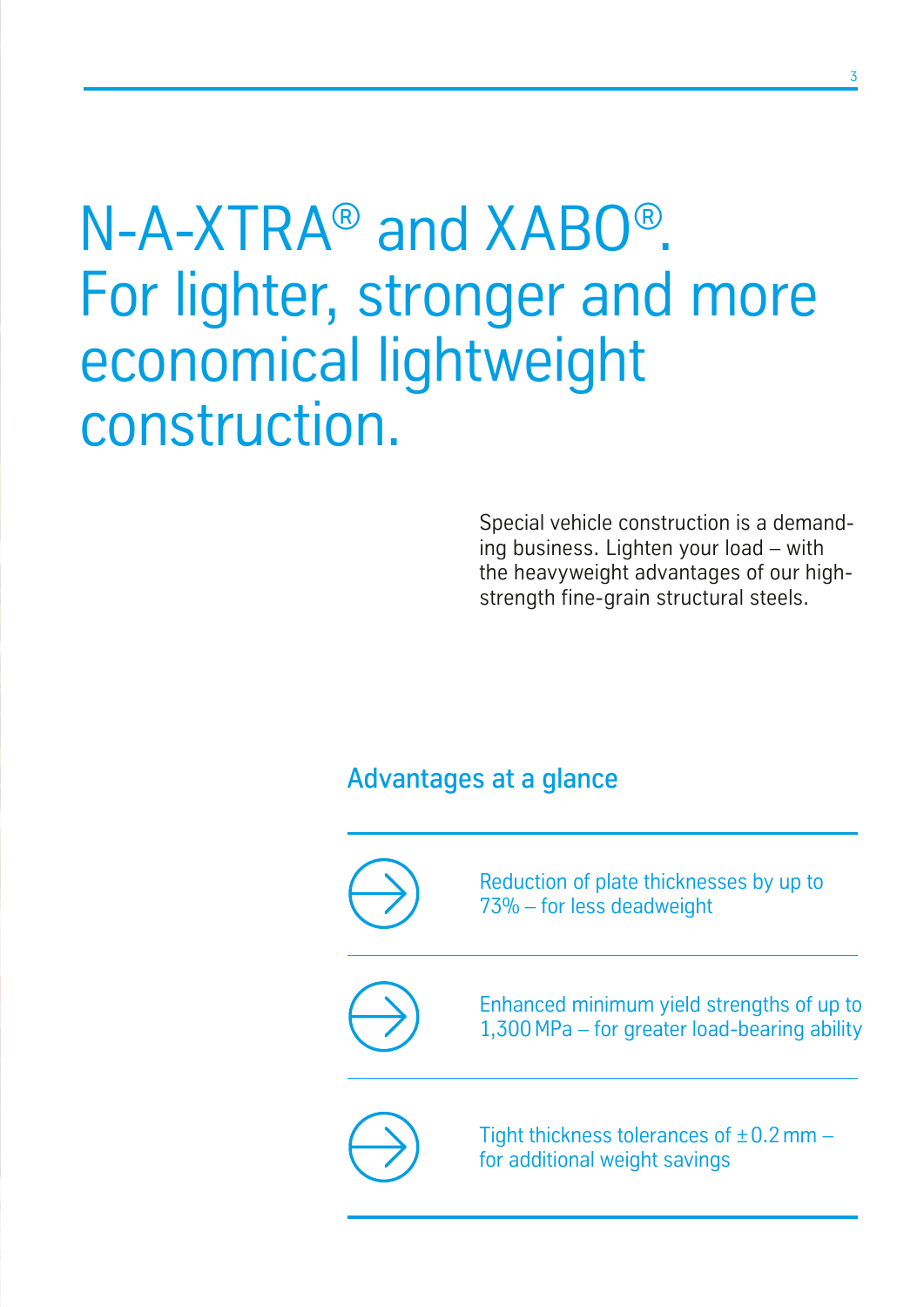## High-strength materials keep it together.



Lightweight construction is essential in industries such as commercial vehicle and mobile crane construction. Dimensions, axle loads and overall vehicle weight are limited by law. High-strength fine-grain steels like N-A-XTRA® and XABO® are the first choice for such highly-stressed welded structures. They provide the ideal combination of low component weight and maximum strength. With structural advantages that have enabled the development of mobile cranes with capacities of up to 1,200 tonnes, to name just one example.

### **Ideal for use in**

- $\Theta$  Commercial vehicle and mobile crane manufacturing.
- $\Theta$ Mining.
- $\Theta$  Pressure vessel manufacturing.
- $\Theta$ Pipes.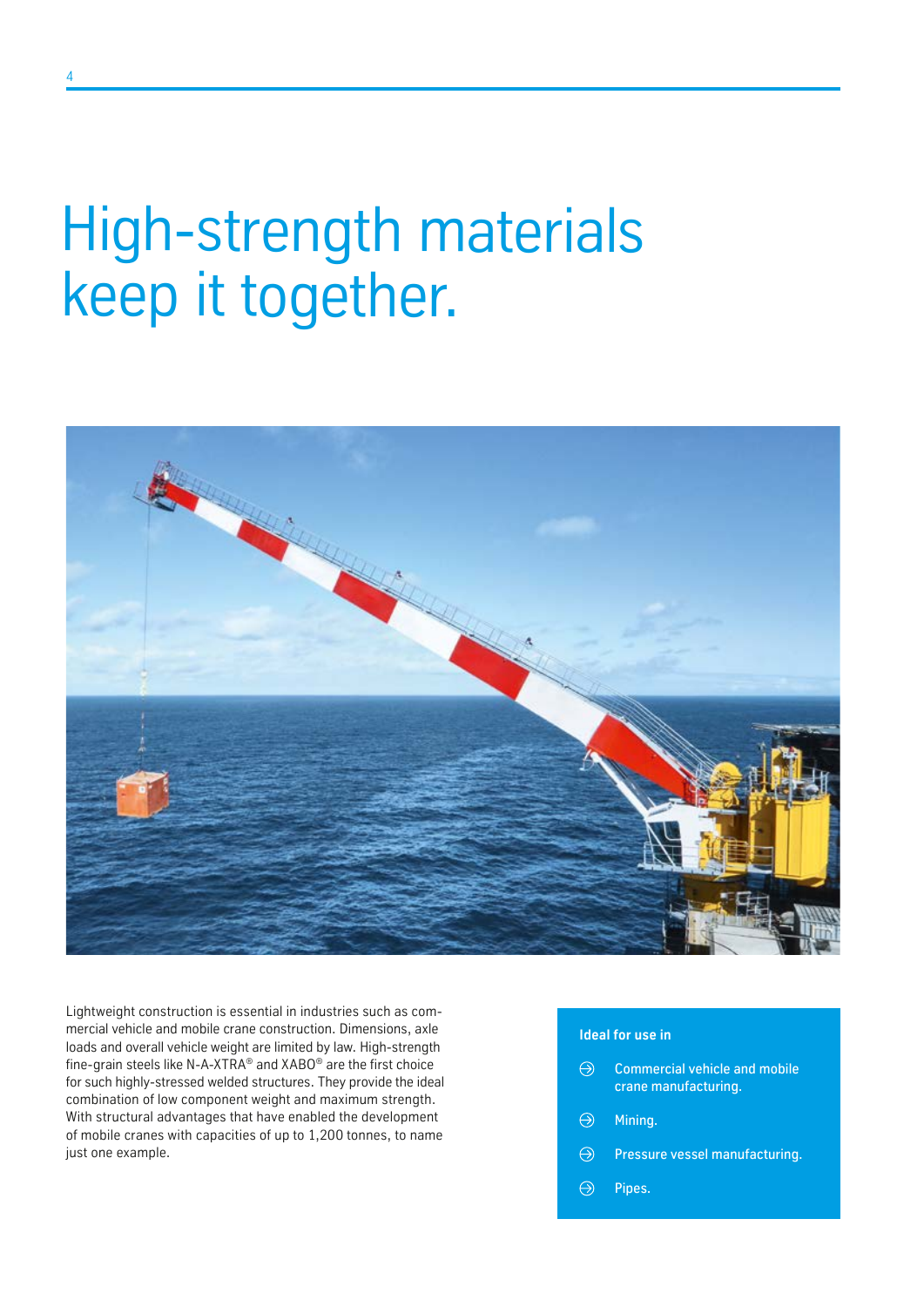| Mechanical-technological properties |                            |                                           |                                    |                     |                                        |                                            |
|-------------------------------------|----------------------------|-------------------------------------------|------------------------------------|---------------------|----------------------------------------|--------------------------------------------|
|                                     | Plate<br>thickness<br>[mm] | Yield<br>strength<br>R <sub>e</sub> [MPa] | Tensile<br>strength<br>$R_m$ [MPa] | Elongation<br>A [%] | Impact<br>energy<br>$A_v \geq 27$ J at | Bending<br>radius $3$<br>r (t $\leq 6$ mm) |
| Steel grade                         |                            |                                           |                                    |                     |                                        |                                            |
| N-A-XTRA® 550                       | $3 - 100$                  | $\geq 550^{1}$                            | $640 - 820$ <sup>1)</sup>          | $\geq 16$           | $-60^{\circ}$ C                        | $\geq 2.0t$                                |
| N-A-XTRA® M 550                     | $3 - 120$                  | $\geq 550^{11}$                           | $640 - 820$ <sup>1)</sup>          | $\geq 16$           | $-40^{\circ}$ C                        | $\geq 2.0t$                                |
| N-A-XTRA® 620                       | $3 - 100$                  | $\geq 620^{11}$                           | $700 - 890$ <sup>1)</sup>          | $\geq 15$           | $-60^{\circ}$ C                        | $\geq 2.5t$                                |
| N-A-XTRA® M 620                     | $3 - 120$                  | $\geq 620^{11}$                           | $700 - 890$ <sup>1)</sup>          | $\geq 15$           | $-40^{\circ}$ C                        | $\geq 2.5t$                                |
| $N-A-XTRA^*$ 700                    | $3 - 100$                  | $\geq$ 700 <sup>1</sup>                   | $770 - 940$ <sup>1)</sup>          | $\geq 14$           | $-60^{\circ}$ C                        | $\geq 2.5t$                                |
| N-A-XTRA <sup>®</sup> M 700         | $3 - 120$                  | $\geq$ 700 <sup>1</sup>                   | $770 - 940$ <sup>1)</sup>          | $\geq 14$           | $-40^{\circ}$ C                        | $\geq 2.5t$                                |
| XABO <sup>®</sup> 890               | $3 - 100$                  | $\geq$ 890 <sup>2)</sup>                  | $940 - 1,100^{2}$                  | $\geq 12$           | $-40^{\circ}$ C                        | $\geq 3.5t$                                |
| XABO <sup>®</sup> 960               | $3 - 100$                  | $\geq 960^{2}$                            | $980 - 1,150^{2}$                  | $\geq 12$           | $-40^{\circ}$ C                        | $\geq 3.5t$                                |
| XABO <sup>®</sup> 1100              | $3 - 40$                   | $\geq 1,100$                              | $1,200 - 1,500$                    | $\geq 8$            | $-40^{\circ}$ C                        | $\geq 3.5t$                                |
| XABO <sup>®</sup> 1300              | $4 - 10^{4}$               | $\ge 1,300$                               | 1,400-1,700                        | $\geq 8$            | $-40^{\circ}$ C                        | $\geq 4.5t$                                |

<sup>1)</sup> For thicknesses  $\leq 65$  mm.

2) For thicknesses ≤ 50mm.

<sup>3)</sup> Bending line parallel to rolling direction. 4) Other thicknesses on request.

## Massive savings.

The steel grades known under the brand names N-A-XTRA® and XABO® were first produced in Europe over 50 years ago: by thyssenkrupp in Duisburg. Since then, these materials have undergone a remarkable development. Today, ultrahigh-strength steels with minimum yield strengths of up to 1,300 MPa and plate thicknesses from 3 to 120mm are available. For example, replacing the structural steel S355 with heat-treated N-A-XTRA® 700 permits a reduction in plate thickness of as much as 50% – depending on the type of load – and 73% for XABO® 1300. In addition there is the advantage of lower filler metal consumption for reduced welding costs. The weight reduction also shortens handling times and allows welding without heavy, massive welding fixtures.



## The right solution for every need.

### **N-A-XTRA® 700**

N-A-XTRA® 700 reliably meets expectations as regards highstrength and trouble-free processing. N-A-XTRA® 700 combines a high yield strength of at least 700 MPa with excellent toughness, even when used at temperatures as low as − 60 °C. Thanks to continuous improvements in its alloying concept, it is also particularly suitable for cold forming and welding using all standard processes.

#### **XABO® 890/960**

XABO® 890 and XABO® 960 are used when even greater minimum yield strength is required. Gas-shielded welding is the method of choice for these steels.

#### **XABO® 1300**

XABO® 1300 is the highest-strength grade. In spite of its extremely high minimum yield strength of 1,300 MPa, this heavy plate demonstrates excellent toughness combined with good welding characteristics. A steel grade that can be easily formed in the right geometry for the respective application, for instance through cold forming.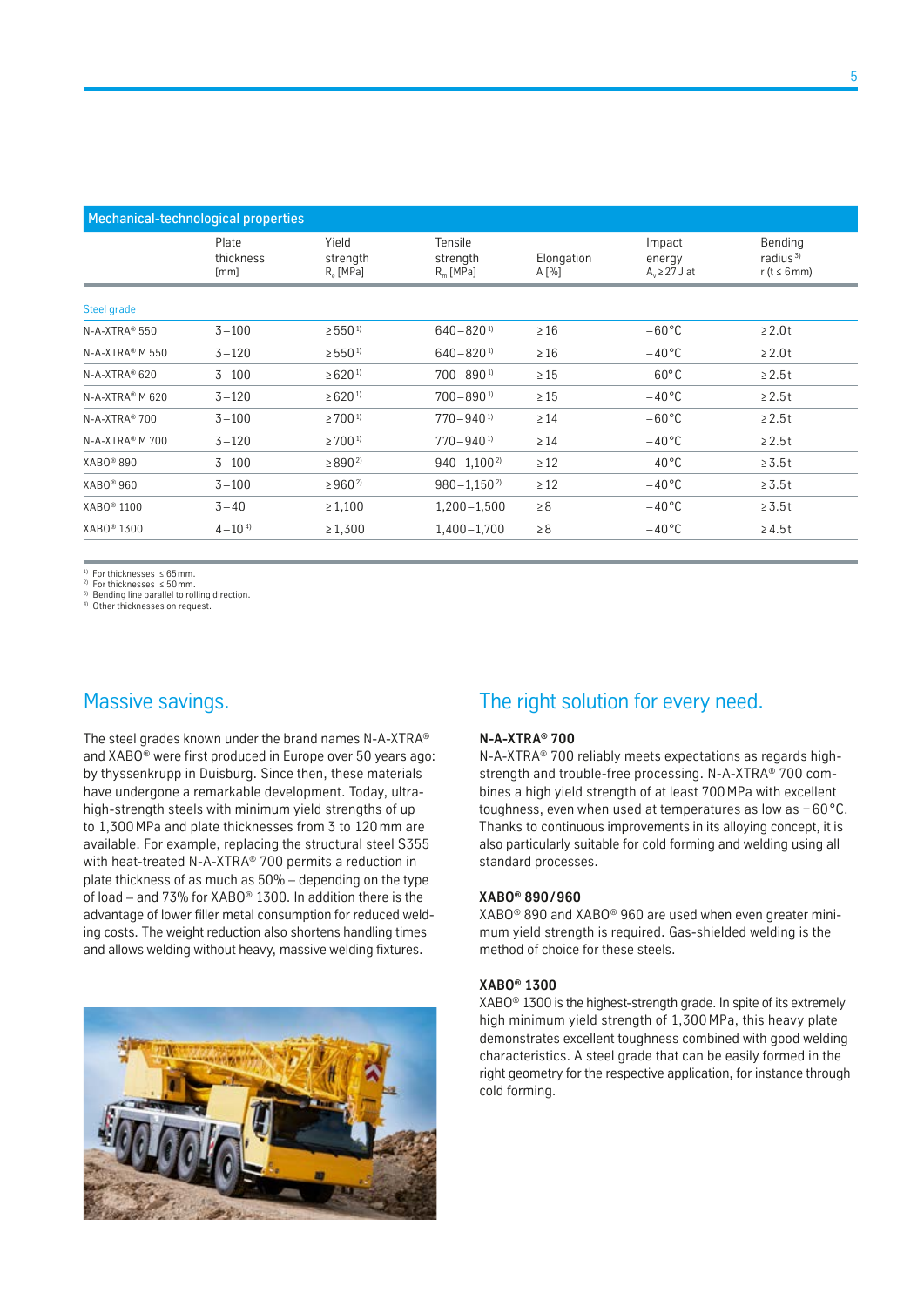# Light and superior.

### Weight optimization never stops.

For many structures, weight plays a decisive role. Reduced thickness tolerances are therefore frequently required. thyssenkrupp is able to produce N-A-XTRA® and XABO® steels by two different routes: as cut-to-length plate and as quarto plate. N-A-XTRA® / XABO® cut-to-length plate is available in thicknesses of 3.0–10.0mm and widths of 820–2,000mm. Production of cut-to-length plate on the hot strip mill offers the advantage of extremely tight tolerances of  $\pm$  0.2 mm, which are lower than the usual tolerances for quarto plate and also lower than standard customer requirements. In addition to weight-saving potential, the extremely uniform thickness of cutto-length plate offers advantages with regard to cold forming.

### Primers for high-quality corrosion protection.

The plates are shot-blasted and primer-coated to meet the most stringent surface quality requirements. We carry out these processes at our state-of-the-art blasting and coating facility at our plant in Duisburg. Here, a silicate shop primer with a low zinc content is evenly applied in a thickness of 12 to 20 um following shot-blasting. In studies, these primer-coated plates have proven suitable for trouble-free processing with laser cutting machines. Thanks to its inorganic components, the shop primer can be easily welded over, so it generally does not need to be removed before welding.

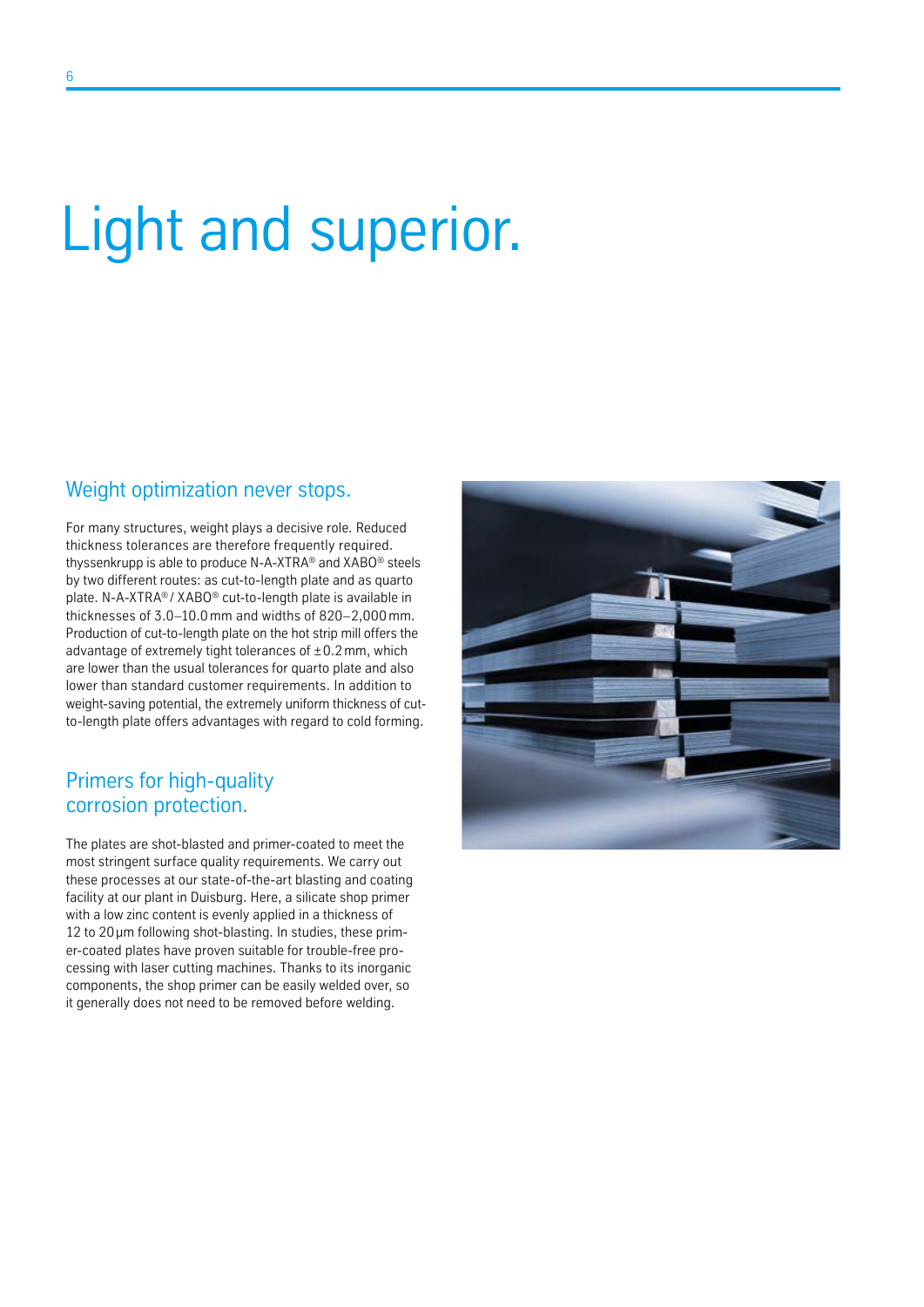### thyssenkrupp – a partner that understands its business. And yours.

Our mission is to advance your business – through sound advice, individual and innovative solutions and fulfillment of your specific needs. Our extensive technological know-how, gained over many years, makes this possible. As does our ability to see things the way you do. This enables us to develop an in-depth understanding of your business model. Our brand promise says it all: "engineering. tomorrow. together." Because when it comes to finding successful solutions for tomorrow, the closer we cooperate the better.

## Comprehensive advice.

To ensure that you get the best advice on the selection and processing of N-A-XTRA® and XABO® steels, our Technical Customer Service is at your disposal. They are 100% committed to offering you comprehensive assistance with regard to design and processing, answers to structure- and forming-related issues, product training, and of course technical support in optimizing fabrication processes.

## Tailored service.

For high-quality logistics and processing, our global distribution network ensures rapid supply and just-in-time delivery of N-A-XTRA® and XABO® steels – in top quality and with excellent value for money. Close cooperation with our steel service centers additionally enables us to offer pre-fabricated, cold-formed or welded parts.

### Practical virtual tool.

Naturally, you can find specific information about our special structural steels on our website:



www.thyssenkrupp-steel.com/plate

This includes useful product information, processing recommendations and a direct line to your personal service representatives for sales and technical consulting. You can also access ProWeld, thyssenkrupp's web-based application for welding calculations. After registering as a user, you can log in and use this tool for your projects at any time, free of charge.



**General information:** All statements as to the properties or utilization of the materials and products mentioned in this brochure are for the purpose of description only. Guarantees in respect of the existence of certain properties or utilization of the material mentioned are only valid if agreed in writing. Subject to technical changes without notice. Reprints, even extracts, only with the permission of thyssenkrupp Steel Europe AG, Business Unit Heavy Plate.